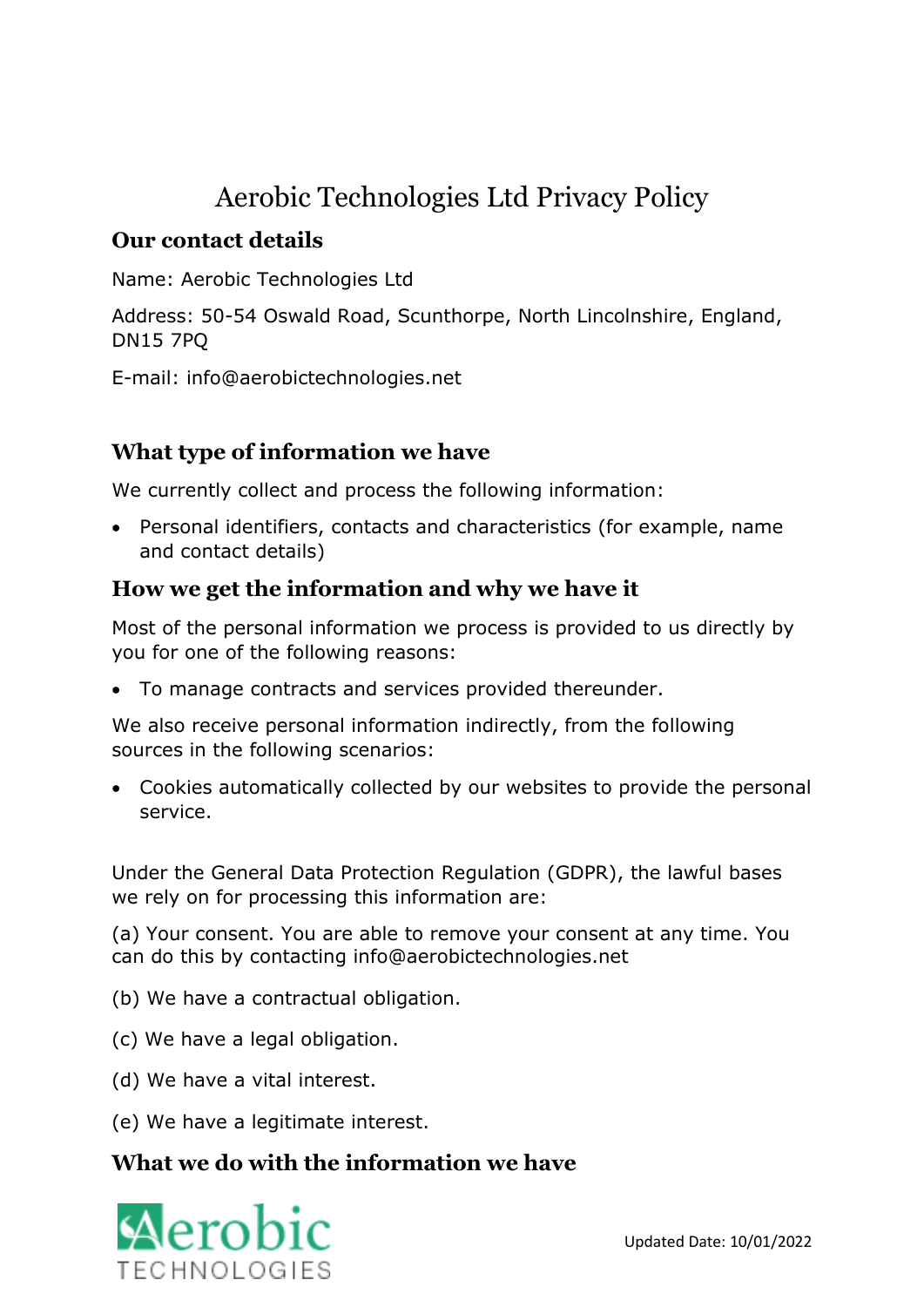We use the information that you have given us in order to manage our services to you.

#### **How we store your information**

Your information is securely stored securely online in email and data storage accounts.

We keep personal information for the length of any contract for services provided. We will then dispose your information by securely erasing the data.

## **Your data protection rights**

Under data protection law, you have rights including:

**Your right of access** - You have the right to ask us for copies of your personal information.

**Your right to rectification** - You have the right to ask us to rectify information you think is inaccurate. You also have the right to ask us to complete information you think is incomplete.

**Your right to erasure** - You have the right to ask us to erase your personal information in certain circumstances.

**Your right to restriction of processing** - You have the right to ask us to restrict the processing of your information in certain circumstances.

**Your right to object to processing** - You have the the right to object to the processing of your personal data in certain circumstances.

**Your right to data portability** - You have the right to ask that we transfer the information you gave us to another organisation, or to you, in certain circumstances.

You are not required to pay any charge for exercising your rights. If you make a request, we have one month to respond to you.

Please contact us at info@aerobictechnologies.net if you wish to make a request.

### **How to complain**